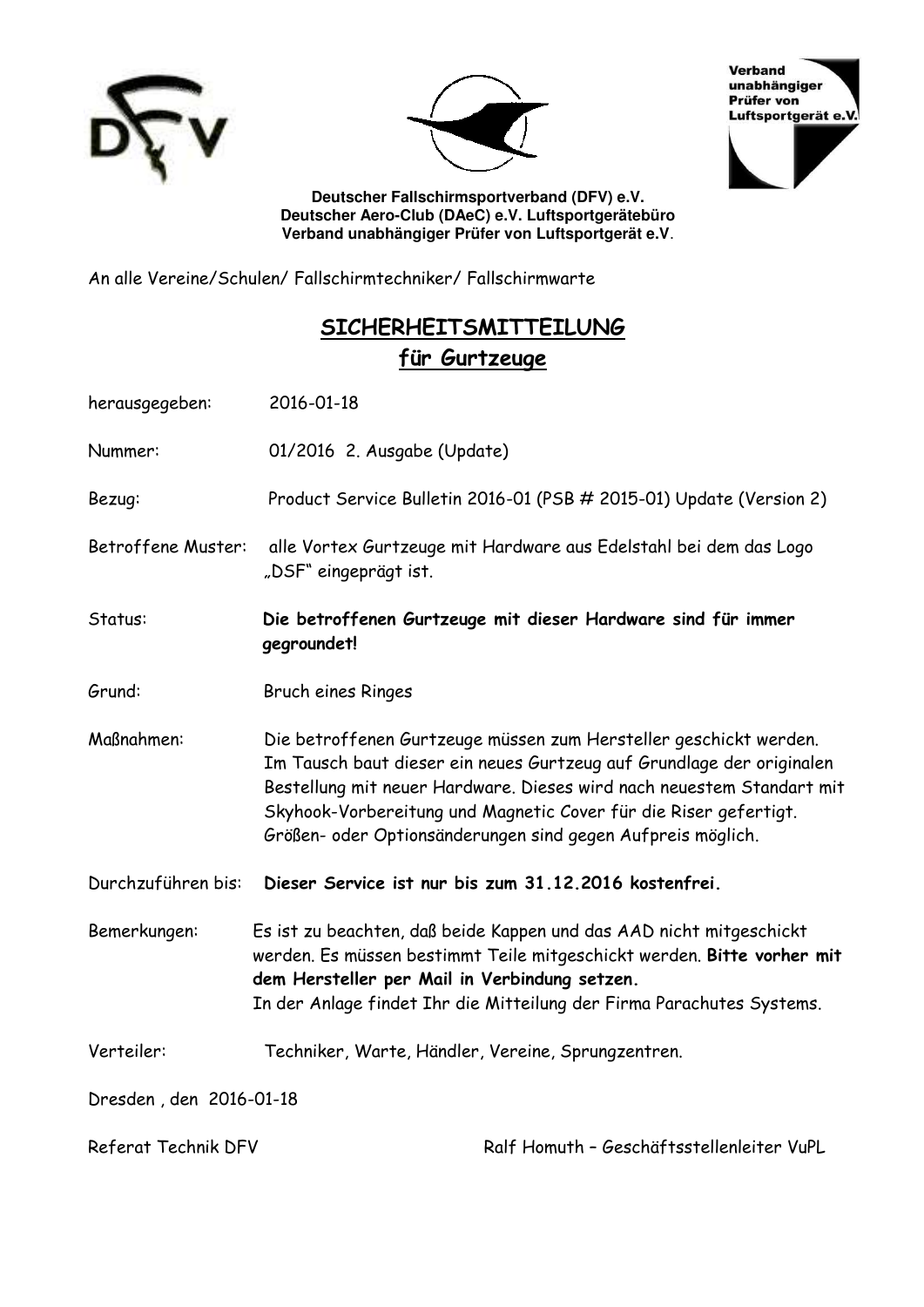

32 Melbourne Road, Dalbridge Durban S A 4014 Tel: (031) 304 8035 / Fax: (031) 304 8082 E-mail: admin@parachutesystems.co.za Web: www.parachutesystems.com

# PRODUCT SERVICE BULLETIN 2016-01 (**PSB # 2015-01) Update**

- **ISSUE DATE:** 11<sup>th</sup> January 2016
- **SUBJECT:** DSF Stainless Steel Hardware on Vortex Harness Containers
- **STATUS:** All Harness Containers with DSF Stainless Steel hardware are Permanently Grounded

### **IDENTIFICATION: PSB # 2016-01 (Version2)**

**NAME:** DSF Stainless Steel Hardware on Vortex Containers

# Affected Vortex Rigs: All Harness Containers fitted with Stainless Steel DSF hardware

#### Notice regarding Grounded Vortex Harness Containers referenced in Safety Bulletin 2016/01

#### To : All Parachute Systems Dealers and Customers

After extensive meetings, discussions and opinion, we wish to advise our customers:

- 1. While the hardware manufacturers believe the compromised stainless steel ring could be an isolated incident, and expert opinion has confirmed this is very possible, in the absence of being able to test every single ring quickly and efficiently, both companies have decided that they will not risk the possibility of even one Harness Container in the field with a potentially faulty stainless steel ring.
- 2. It has been decided, therefore, that every Vortex Harness Container with the stainless steel hardware as referenced in the Bulletin and stamped "DSF" BE GROUNDED PERMANENTLY.
- 3. This grounding does NOT pertain to the Vortex Harness Containers that do not have the referenced stainless steel hardware per the Bulletin and stamped "DSF".